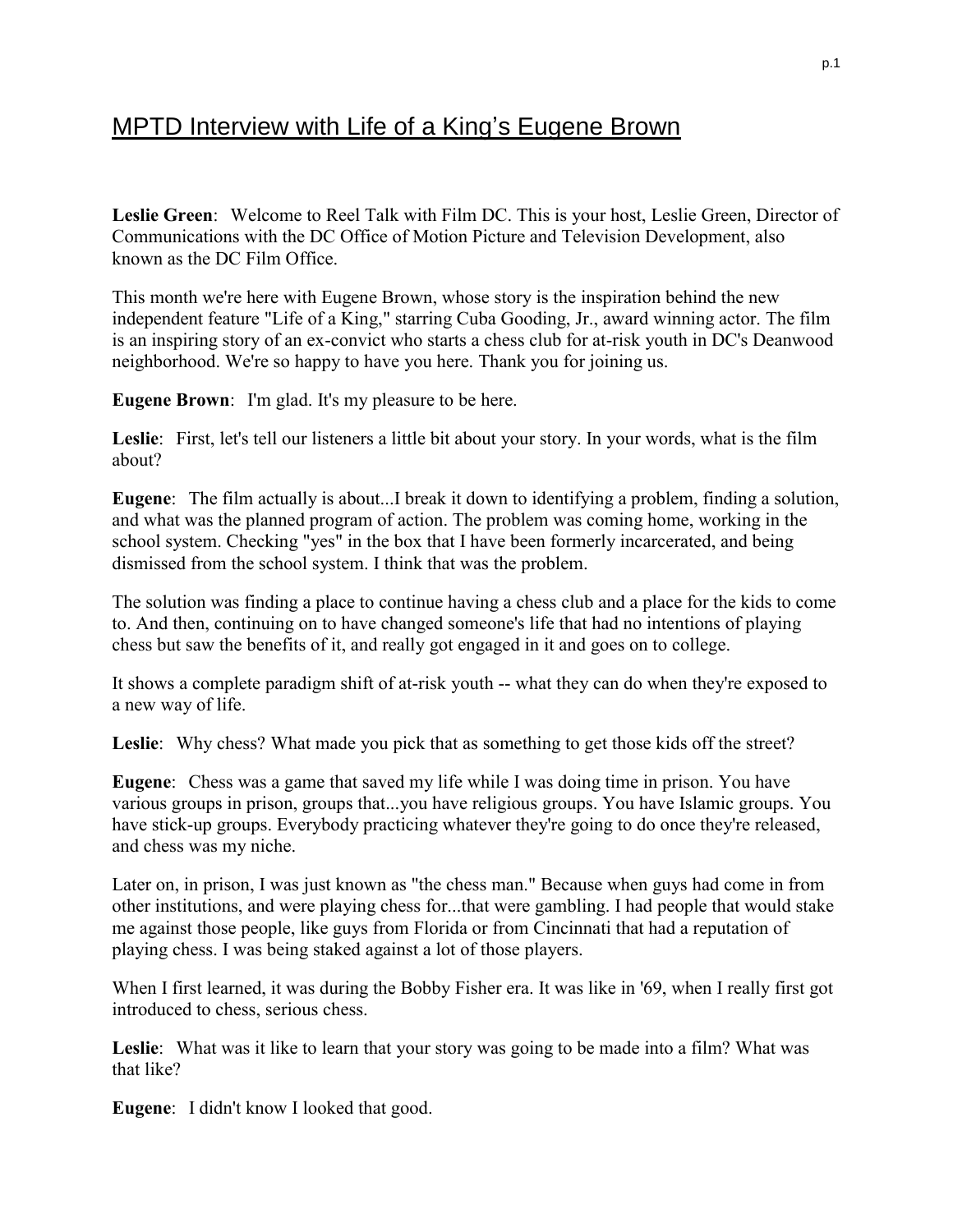[laughter]

**Eugene**: I'm serious.

**Leslie**: With Cuba Gooding Jr. playing you, right?

**Eugene**: Yeah. It was such an inspiration that for him to pick the story up and when Jake Goldberg -- he was the director -- when he introduced it to Cuba as far as him doing it, the monetary equivalent to what he's used to getting, Jake said he was surprised when he accepted it.

So that showed his warm heart, as far as the significance of the movie, and the monetary value of the story was outweighed. The monetary value, so I was inspired for him to see what I had seen because making a living off of chess, I would have never made it as far as that was my livelihood, to be a chess instructor or be a chess mentor.

**Leslie**: How involved were you in the actual production of the film? Did they consult you at all?

**Eugene**: Yes, they did. One of the things that I really had to correct was the fact that...in LA, they wear a lot of head rags and all of that and I said, "They don't do that in DC."

They kind of stripped that away. And some of the languages they were using as far as terminology, that I was able to do, but mostly though, it was the fact that I think Cuba kind of knew that my background, where I came from, and I think he saw the ABC Up Close interview that I did in 2002. That kind of gave him a fit as to my demeanor and he was able to start on it.

Then after I met him, he was able to really put his heart into it.

Leslie: How accurate do you think the film was in portraying your story?

**Eugene**: That's a good question. Let me share this with you. All of it wasn't true. Some of it had to be kind of a back door approach to some of the things that did happen. But they kind of construed it through another way that it would format without involving some real people. I think the incident where...you saw the movie?

**Leslie**: Yes, I did see it.

**Eugene**: Where Peanut was killed?

**Leslie**: Mm-hmm.

**Eugene**: I actually had a guy that was in the chess club that had called me late one night about two o'clock, and wanted me to come and pick him up. I said, "Pick you up?" He had just gotten out of a stolen car and he had told me the whole thing that had happened.

I went and picked him up and the next day, the car was in a chase with the police, and one of the guys got killed and another one was actually paralyzed. They kind of used that like a Peanut scene.

**Leslie**: What did you think of the film? How did Cuba do in portraying you?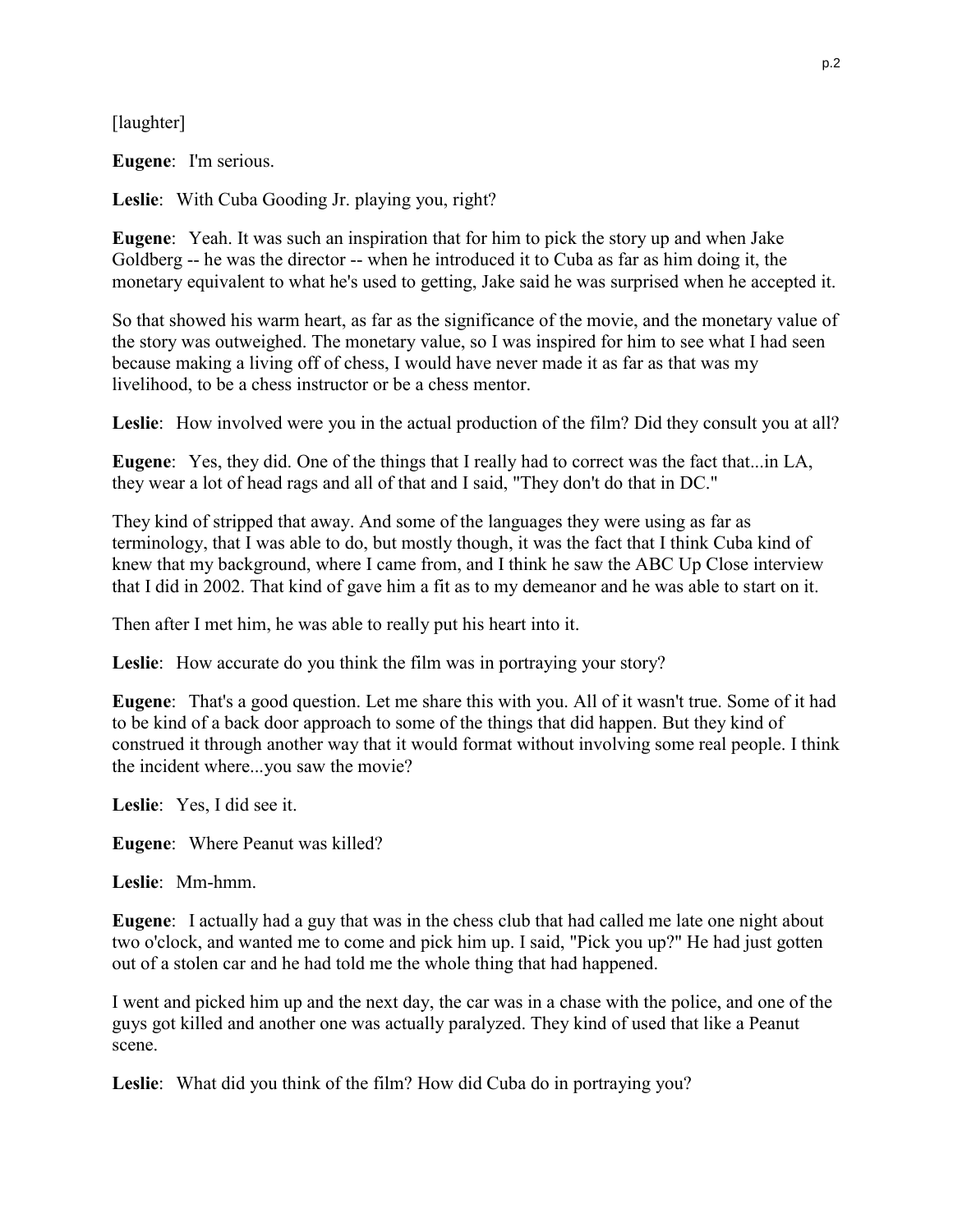**Eugene**: He did an excellent job, I think. I'm finding out that most actors, when they embellish themselves into a character, if they find there's a character that they can't get across, I don't think they accept that. I don't think they accept it.

He knew that it was a...I think if I sat and talked to a group of people for any length of time, somebody would say, "He's from the street." He kind of knew that I was from the subculture.

A lot of my early lessons were still from the subculture -- even when I sold real estate. I sold to a certain...I was one of the leading real estate agents, but it was that my target market was people from the areas that I came from.

**Leslie**: You said you did get a chance to meet Cuba Gooding Jr., and spend time with him and all of that. What was that like, preparing him for the role?

**Eugene**: It didn't take that much, but I'll tell you one thing that really inspired me was the fact that when I first met him, they were in the chess house that they had stimulated in LA. When he saw me, he came right across the room and shook my hand, and he said, "I am so proud of you, Mr. Brown."

He said, "To meet a guy that's been in prison and take his own money out of his pocket to say that we are losing too many kids to the street." He said, "That's why I took this." He said, "These are the types of films that I like." He said, "I encourage you to keep on doing what you do." He said, "Man, I just can't get over the fact that I met you." He was like that and I was so glad to meet him.

He acted like he was so thrilled to meet me.

**Leslie**: You have an incredible story. Tell us a little bit about what you've been up to since founding...You founded the chess club that they portray in the movie. What have you been doing with the chess club since then?

**Eugene**: Since the movie?

**Leslie**: Since you founded it.

**Eugene**: Oh, well, we have...like now, we have three different components going. We had a summer program through the district, summer job work fair and we were able to hire four people.

We've actually had people that we started out with in 1992, '93, that's been through our program and have come back to be employed with us and have chess programs that they are the chess instructors.

We have a program at [inaudible 10:09] Recreation Center. Now, we also have a program at a library...I forget the name of the library and we also have a program at [inaudible 10:23] Academy...Rosedale Library.

We've taken kids to the nationals three times. We've been invited to the Cosmos Club on Massachusetts Avenue to play their group. The Cosmos Club is a very ritzy club where some of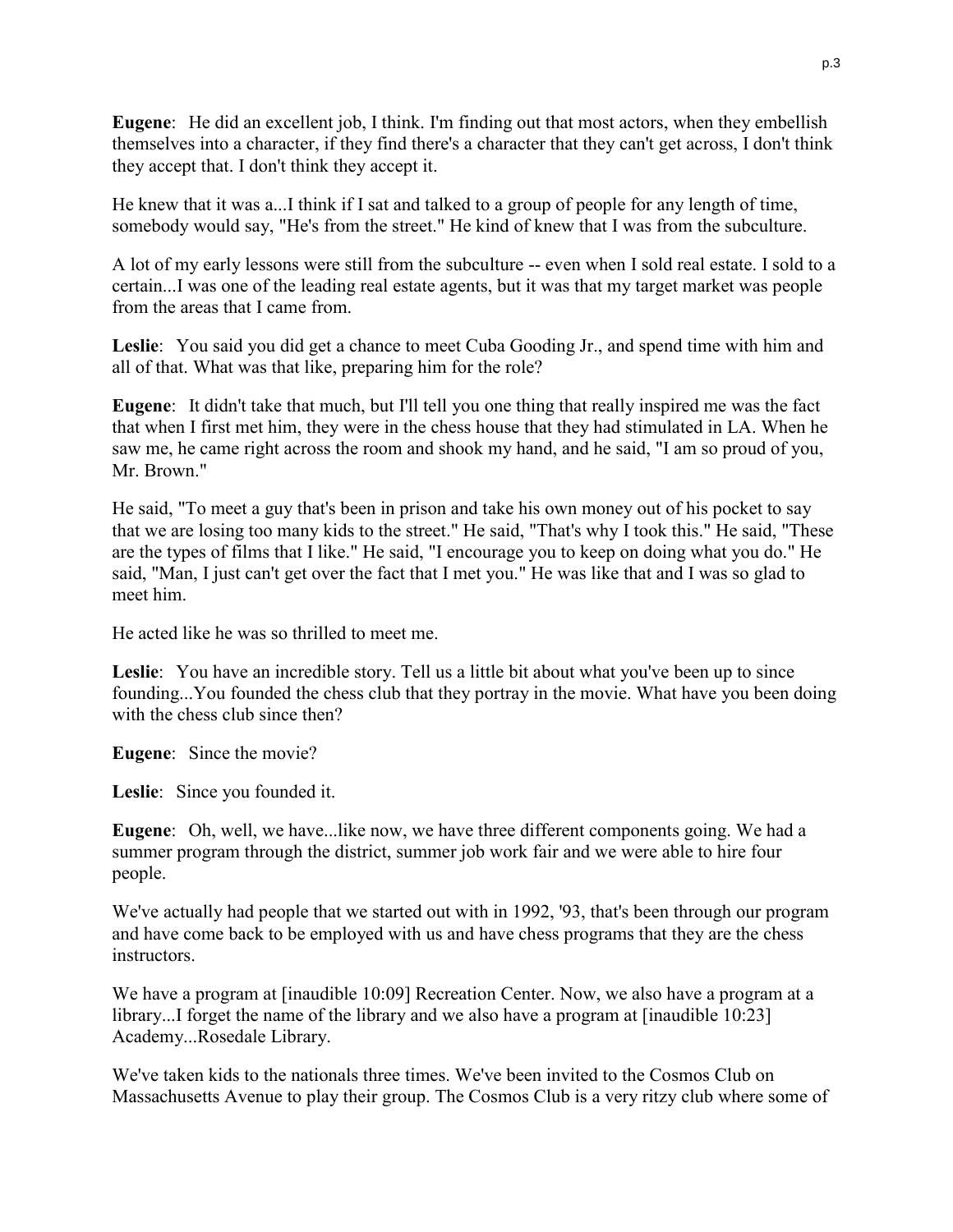the older...some old...As a matter of fact, their shoe on policy is attire -- necktie and a jacket -- before you can even get in there.

It was a good experience to take some kids there. We met a grand master. And just to be able to be a grassroots organization and be able to take kids on summer trips. Take them on a summer trip and be able to expose them to some experiences that they never thought they would be able to see.

Like nice hotels -- a five star hotel -- and just make sure that when we take them out, to be able to one day, when we come back so they can have a choice. Like [inaudible 11:41] , you've seen how people live on this side.

Through chess, what are some of the things that it's going to take you to have to live like that?

Our program is not just about so much pushing chess pieces. It's being able to take the parallels of life, the parallels of chess, and use it into your everyday life. So what I've actually seen is "Sleeping Beauties." That's what I call them, and to unwrap their gift. Their gift is to be able to...for them to see their opening game, and be able to start envisioning their end game.

Because chess is a three-part game -- the opening, the middle and the end. I think the kids that are very gifted are the kids that in their opening game, in their early life, to know that they are going to one day take over their parents' business. Or, one day know that they are going to go to college.

The car that they travel on is very clear. So to be able to take a youth from public housing and to not allow him to go into the same pitfalls that I went into by exposing them to, "You can sell drugs." They say, "What?" I say, "Yeah. I wish I was a drug seller." They say, "Mr. Brown, I don't believe that." I say, "Yeah."

Put them in the car, took them down to CVS, took them in the back, had the pharmacist to come out and say, "This is a drug seller."

All those guys that you look up to, that you think are so much in your neighborhood because they got a big car and all. I said, "One day, when they get locked up and the time that they end up doing, they could have went to school and got a pharmacist license. So if you ever think about selling drugs, right now, start preparing yourself to be a pharmacist. I bet you, I guarantee you, you won't want for anything."

"Those cars that you want, those clothes that you want, and you can sell drugs. This is what they do." They work in a drug store. So, without this paradigm shift, without them being able to see things different, just like on a chess board. I've seen kids bent over, thinking that they're in a bad position, and they are two moves away from winning.

And so, this is what opens up the vision of understanding that all situations are not lost. That's a word that we don't even use. You're either learning lessons or you're teaching lessons in chess. You never lose. Chess is the only game that can't be won. It can only be played.

What do you win in life? Every time you win something, there's another prize that you're trying to get. After you get that, there's another prize. There's another. And then, once you get